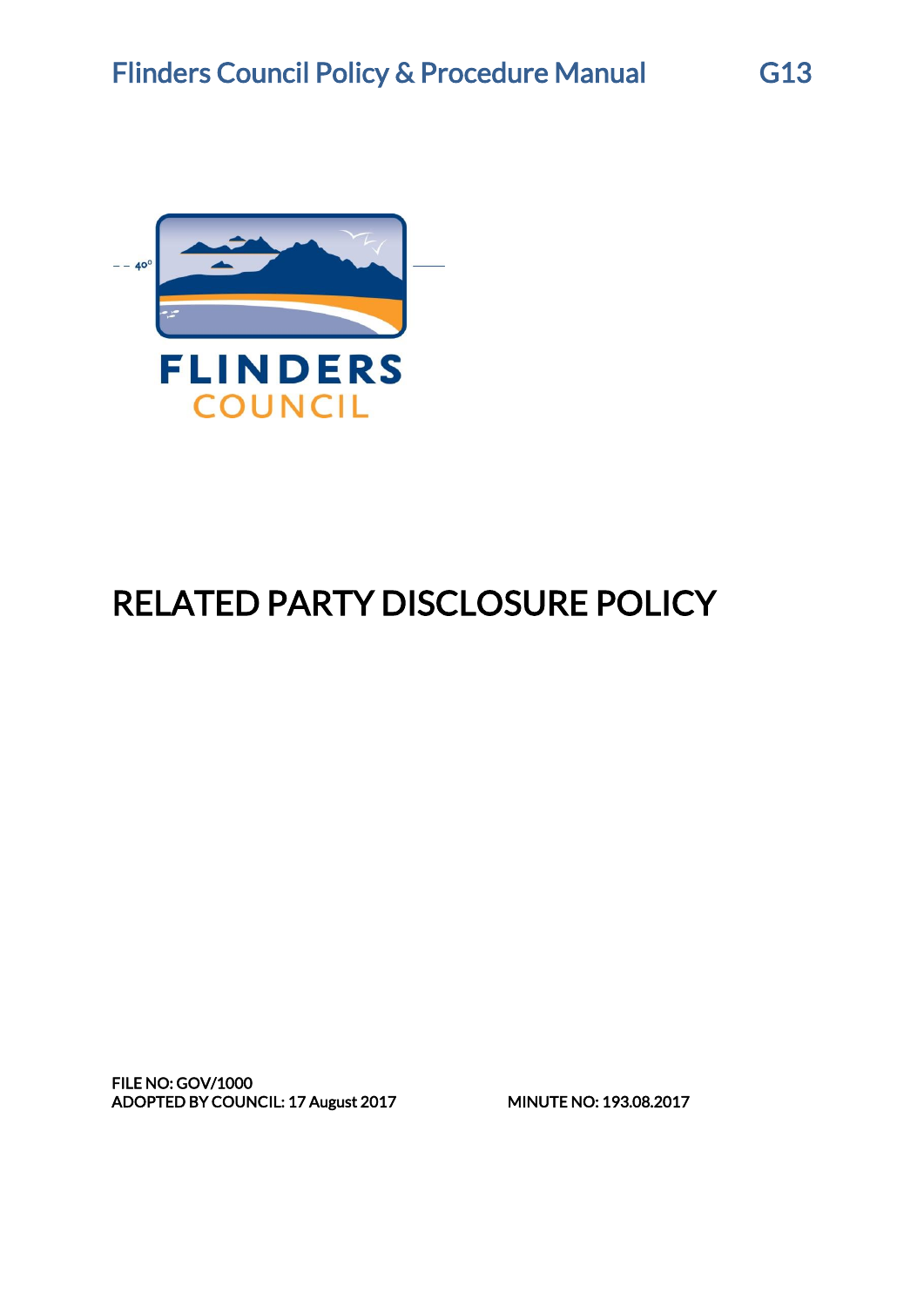### Related Party Disclosure Policy **G13**

From  $1<sup>st</sup>$  July 2016, local governments (councils) must disclose related party relationships, transactions and outstanding balances, including commitments, in their annual financial statements as per the Australian Accounting Standard AASB 124 Related Party Disclosures (AASB 124).

It is the policy of the Flinders Council to:

- 1.1. Establish, review and maintain a list of Key Management Personnel (KMP);
- 1.2. Establish, review and maintain a Related Party Transactions Register for Council; and to
- 1.3. Disclose related party relationships, transactions and outstanding balances, including commitments, in Council's annual financial statements.

Where there is an inconsistency between this policy and the related party disclosure procedures the provisions of this policy shall take precedence over the provisions of the related party procedure.

#### 2. Objectives

The objective of the policy is to ensure that Flinders Council's financial statements disclose dealings with related parties and transactions and outstanding balances, including commitments, with such parties that may have affected its financial position and profit or loss.

| Term                                | <b>Meaning</b>                                                                                                                                                                                                                                                                                                                                   |
|-------------------------------------|--------------------------------------------------------------------------------------------------------------------------------------------------------------------------------------------------------------------------------------------------------------------------------------------------------------------------------------------------|
| Key Management<br>Personnel (KMP)   | Persons having authority and responsibility for planning,<br>directing and controlling the activities of Flinders Council,<br>directly or indirectly. In the council context this includes the<br>Mayor, other Councillors, the General Manager and senior<br>council officers as outlined in the procedure.                                     |
| <b>Related Party of Council</b>     | People and entities, such as companies, trusts and associations,<br>can be related parties of Council. Most commonly these will be<br>entities related to Council, KMP of Council (including elected<br>members), close family members of KMP and entities that are<br>controlled or jointly controlled by KMP or their close family<br>members. |
| <b>Related Party</b><br>Transaction | A transfer of resources, services or obligations between Flinders<br>Council and a related party, regardless of whether a price is<br>charged.                                                                                                                                                                                                   |

#### 3. Key Terms

#### 4. Procedure

The Related Party Disclosure Procedure provides the guidelines by which the General Manager (or Corporate Services Manager when it relates to the General Manager) will implement the Related Party Disclosure Policy.

#### 5. Related Legislation, Regulations and Policies

Local Government Act 1993 Australian Accounting Standards